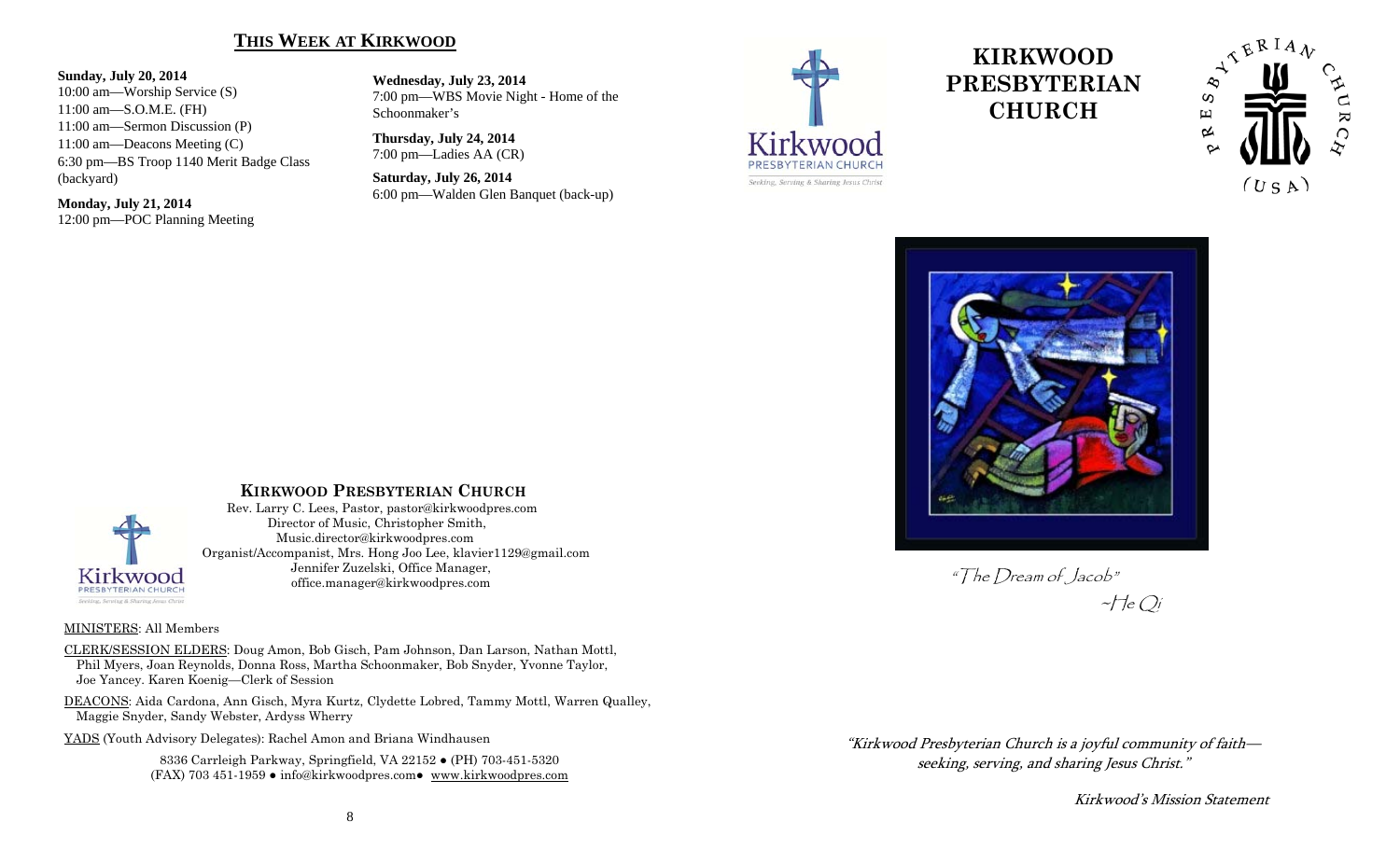#### JULY 20, 2014 10:00 AM

# **SIXTH SUNDAY AFTER PENTECOST WE GATHER TOGETHERSILENT REFLECTION**

"If all the Bible-campers and others who have climbed it looked at the scriptural traffic on Jacob's ladder, they might be a little less aggressive about jumping aboard. Maybe the good Lord should have posted it, 'Angels Only'."

~ James Arne Nestingen

*As you enter the sanctuary, please prepare for worship with quiet reverence.* 

- **PRELUDE** *Concerto for Two Violins in C-Minor Adagio* J.S. Bach Diana Sundsvold and Mark Wessman, violin
- **PSALM** FOR THE DAY Psalm 139:1-12, 23-24

#### **LIGHTING OF THE CANDLES**

#### **TOLLING OF THE BELLS**

#### **WORDS OF WELCOME**

Leader: Grace to you and peace in the name of our Lord Jesus Christ!

#### **People: Let us worship God!**

**CONGREGATIONAL RESPONSE***Creator of the Stars of Night* 4 BH

> *Creator of the stars of night, Your people's everlasting light, O Christ, Redeemer of us all, We pray You hear us when we call. To God the Father, God the Son, And God the Spirit, Three in One, Praise, honor, might, and glory be From age to age eternally. Amen.*

#### **CALL TO WORSHIP** Joe Yancey

Joe Yancey

Leader: The grace of the Lord Jesus Christ, the love of God and the fellowship of the Holy Spirit be with you all.

**People: And also with you.** 

- Leader: Like light that shatters the darkness,
- **People: Surely the Lord is in this place!**
- Leader: Like wheat gathered up in the harvest,
- **People: The kingdom of heaven is near.**
- **All: Let us worship God.**

#### *Joys & Concerns Health & Personal Concerns:*

#### *This Week's Birthdays*:

- 21 Sara Scott
- 22 Becca Larson

#### *This Week's Anniversaries*:

24 Joe & Donna Ross 26 Phil Myers and Kristin Ahlberg

#### *Special Concerns:*

Members/friends in the armed forces who are in harm's way: Major Jason Moore, USMC Afghanistan

Our Missionaries in Zambia: Rev. Kari Nicewander & Joel DeJong

# **Friend us on Facebook!**

Bob Flory Hal Sellers Dick Pape Heather Telfer's father, Bob Snow Morgan Death, friend of Jon Larson Kathy Lewis' friend Mary Torczon Keith Scott Bobbie Myers - Phil Myer's mother Mary Kay Berger, friend of Dani Schwalb Dani Schwalb Alfredo and Arleene Luciano, brother and sister-inlaw of Aida Cardona Morgan Belcher, Debbie Wingfield's father Carla Coffman, Rebecca Larson's mother Sue Driver, Sandy Webster's sister-in-law SGT Manny Rivera's family, friend of Kathy Lewis David Kurtz

**Office Manager position** - Kirkwood by-laws state that members can not be hired for this position, however, we would appreciate resumes and cover letters from anyone you might know of that would be a qualified candidate. Send these materials to pastor@kirkwoodpres.com. Please contact Joan Reynolds if you have any questions.

**The Mission Committee** is looking to put together hygiene kits for ECHO as well as purchasing school supplies for Lynbrook Elementary School. We need your help! During the month of July, please take the opportunity to prayerfully consider a donation to a fund (write checks to MS-85, Kirkwood Presbyterian Church) that will be used to purchase these items. The deadline to donate will be July 30. If you have any questions, please see Joe Yancey.

**Free Concert** - Jeri Sager, well-known Broadway and solo performer, will return to her Westwood roots for a concert on Saturday, July 26, at 7:00 p.m. This concert is part of our 50th Anniversary celebration. Mark the date and invite a friend! More information can be found on Westwood's website and Facebook page.

*Flowers today are given in celebration of Joe & Donna Ross' anniversary.*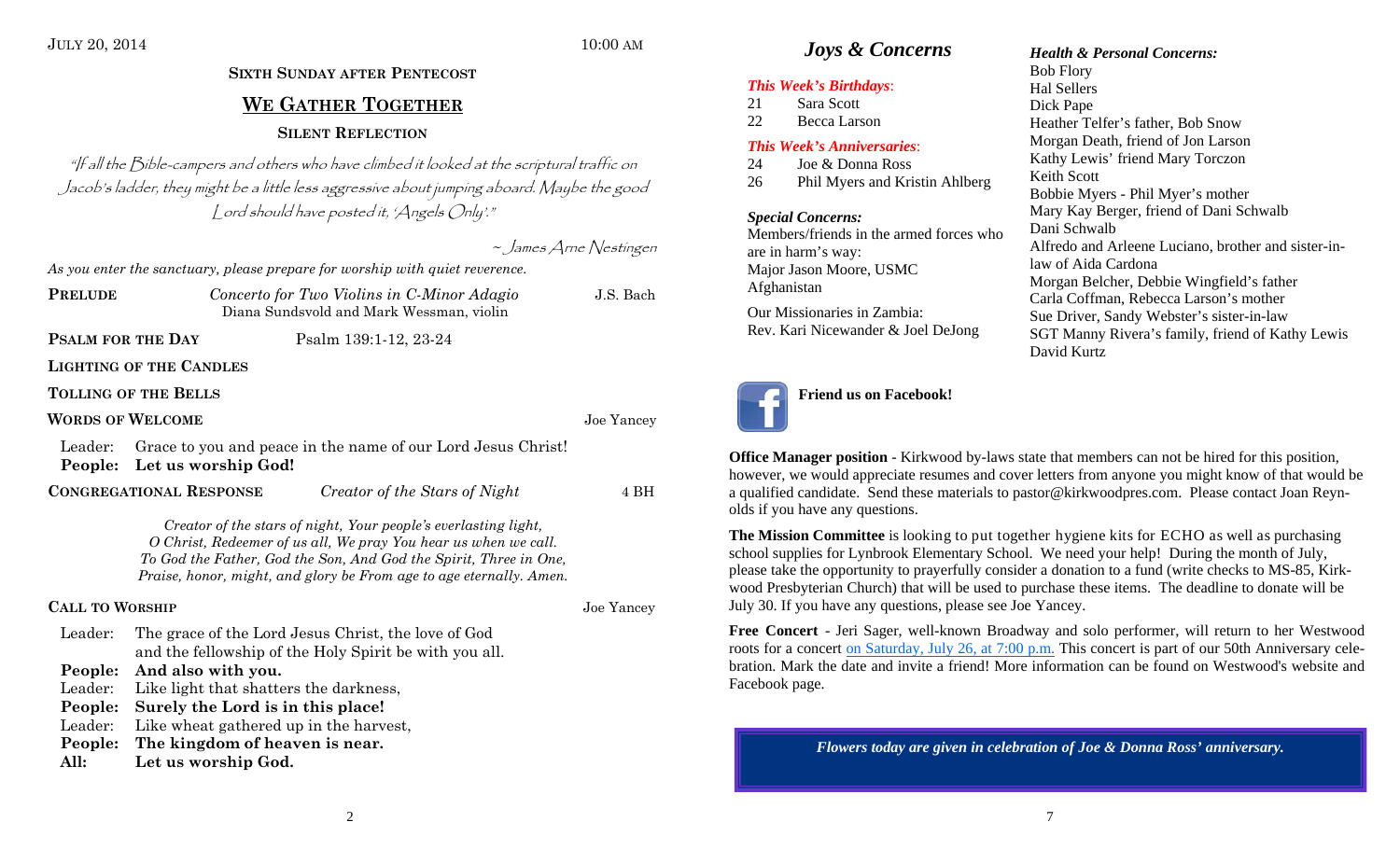|  | Today's Revised Common Lectionary Readings: Next Sunday's Revised Common Lectionary Readings: |
|--|-----------------------------------------------------------------------------------------------|
|--|-----------------------------------------------------------------------------------------------|

| Genesis 28:10:19-a      |
|-------------------------|
| Psalm 139:1-12, 23-24   |
| Romans 8:12-25          |
| Matthew 13:24-30, 36-43 |

Genesis 29:15-28 Psalm 105:1-11 (or) Psalm 128 Romans 8:26-39 Matthew 13:31-33, 44-52

**Sermon Discussion** - Pastor Larry welcomes members to join him in the Parlor following morning worship to have some informal discussion of the sermon topic for that Sunday. Grab a cup of coffee and a treat at the hospitality table and after visiting, come to the Parlor for about 20 minutes of conversation.

**Today we celebrate the Ordination and Installation of Ruling Elders Dan Larson and Donna Ross.** 

2014-2015 KFFL registration forms are now available in the Commons Area.

The **August Brunch With a Bunch** will be after worship on Sunday, August 3<sup>rd</sup>, at the Ft. Belvoir Offic**ers' Club**, located at 550 Schulz Circle, #20, Ft. Belvoir, VA. Built in 1935 on a majestic cliff, the Officers' Club features a panoramic view of the Potomac River. The Club's Sunday Brunch includes a delicious waffle station, prime rib, omelets and bottomless champagne. Plus, enjoy a beef and ham carving station, omelet station, pasta station, salmon, a delicious variety of sides and desserts and more. For your picky eaters, there is also a table filled with kid's favorites. Cost for non-members is \$24.95, children \$9.95, and members \$20.95. **RSVP** by Friday, August 1<sup>st</sup>, to Warren and Karen Qualley at 703-646-5905, wlqualley@hotmail.com or kbqualley@yahoo.com.

**ECHO FOOD COLLECTION HEADS UP - The "ECHO Box" will be at the sanctuary entrance on** communion Sunday, August 3<sup>rd</sup> to collect your food contributions to ECHO's food pantry. If you wish to contribute at a different time, the box is in the hallway outside the conference room. As you gather for Christ's holy meal, please remember those who cannot feed themselves.

**LYNBROOK SCHOOL SUPPLY COLLECTION HEADS UP** - During Sundays in August, a box marked for collecting school supplies for Lynbrook will be found in the narthex. Please remember those in need at Lynbrook by picking up a few items when you are shopping for your own children. The Lynbrook web site has a supply list of appropriate items.

**Take Me Out to the Ballgame! -** What better way to squelch DC's scorching summer heat than to IG-NORE IT at the ballpark? Join us for a night of **Potomac Nationals baseball** and **fireworks show** at Woodbridge's Pfitzner Stadium **Saturday, August 16th, 6:35 p.m.** The team plays the Carolina Mudcats. Win or lose, the fireworks show after the game will be SPECTACULAR! **Tickets are \$16**for the Field Box (seats above the box seats---right behind home plate). Doug Amon will purchase tickets ahead of time (so we can sit together) for those who reserve and pay in advance. **You'll need to do that by Sunday, July 27th**, then we'll purchase the tickets. See **Doug Amon or Warren Qualley** after worship on Sundays in July to pay for the tickets. Those who can't commit by July 27th are **welcome** to join us, but must purchase their own tickets online or at the ballpark. You may choose your own supper at the game from these stadium favorites: hot dogs, hamburgers, French fries, chicken tenders, nachos, pizza, pretzels, peanuts, popcorn, cotton candy and Dippin' Dots. And **Cracker Jacks**, of course! Please join us for an evening of summertime fun.

Rock of Israel and cornerstone of our common life, you are not bound by our visions, our structures, our doctrine. We cannot predict your coming or going, yet you have given us your story, your family, your work to do. Meet us here. Shape us for service in your world, for we carry the name of Jesus and live by the power of your Spirit. Amen.

(PLEASE STAND)

**HYMN**

*Come, Thou Fount of Every Blessing* 356 BH

# **WE PREPARE FOR THE WORD**

#### (PLEASE SIT) **CALL TO CONFESSION**

<sup>~</sup>*adapted from Romans 8:14-15*

Sisters and brothers, all who are led by the Spirit of God are children of God. We did not receive a spirit of slavery to fall back into fear, but we have received a spirit of adoption. Let us then confess our sin with the freedom of children who know how deeply they are loved. Let us pray…

#### **PRAYER OF CONFESSION (UNISON)**

Merciful God, we are quick to excuse ourselves from responsibility and to hold others accountable for theirs. We trust in our own goodness and do not rely upon your unmerited grace. It is hard for us to imagine, yet understand, that your promises are given and fulfilled among the most unlikely and undesirable people. Life-giving God, wash us clean and restore our hearts. Let your courage and compassion flow through our veins until we love with abandon, trust like a child, and reach out our hands in blessing. May our lives reflect the love of Jesus and bring praise and glory to you. Amen.

*(moment of silence for personal confession)*

#### **ASSURANCE OF PARDON**

Leader: Brothers and sisters, hear the word of the Lord. In the life, death, and resurrection of Jesus, God says unequivocally and irrevocably: you are my own; you are forgiven. Go and be my good news to the world.

**People: In Jesus Christ we are forgiven. Thanks be to God!**

#### (PLEASE STAND)

**CONGREGATIONAL RESPONSE** *Father, I Adore You* 191 GH

*Father, I adore you, lay my life before you, how I love you. Jesus, I adore you, lay my life before you, how I love you. Spirit, I adore you, lay my life before you, how I love you.*

#### **WE PASS THE PEACE OF CHRIST**

Leader: The Peace of our Lord Jesus Christ be with you all. **People: And also with you.**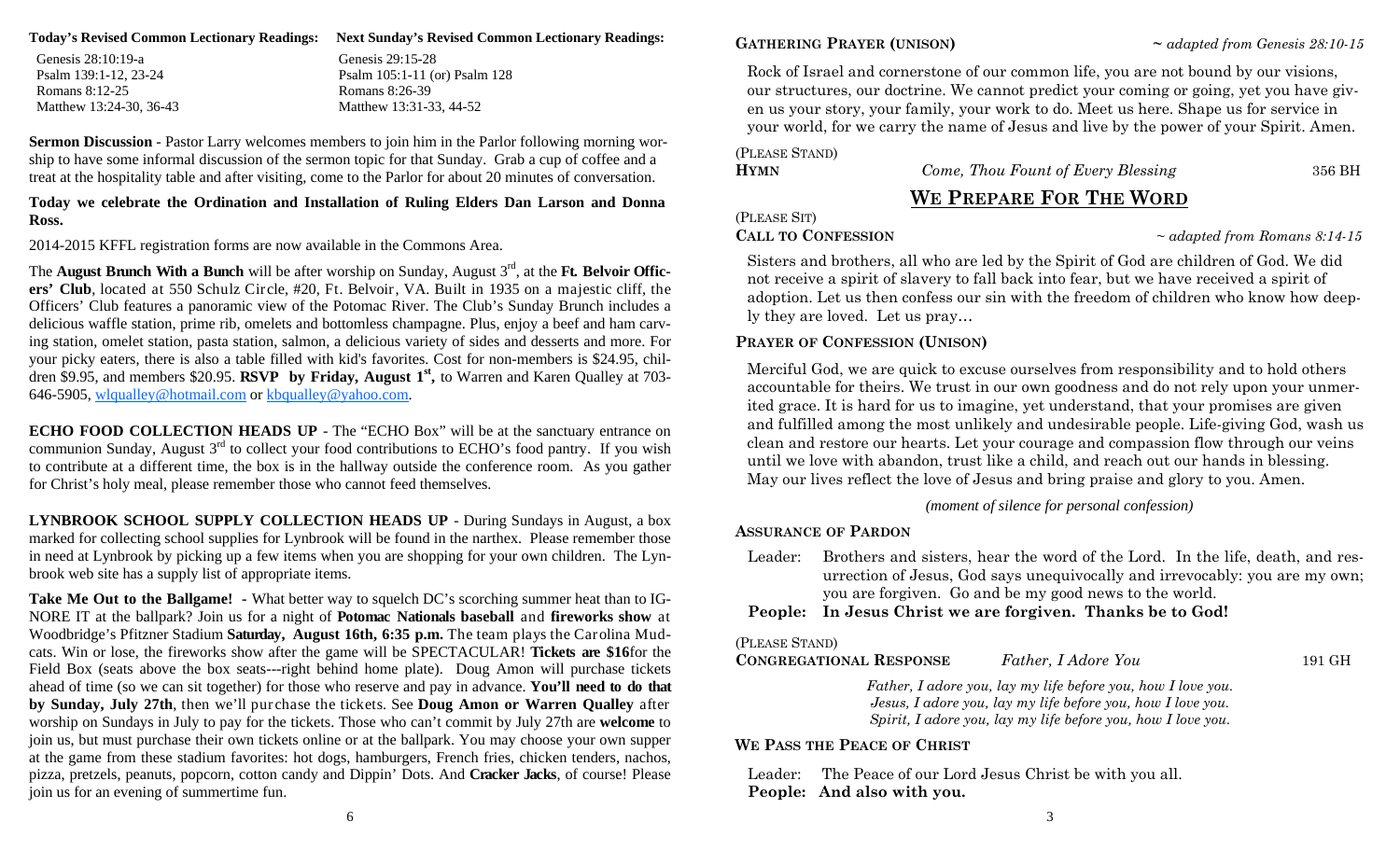#### **A MOMENT WITH THE CHILDREN**

(Children ages 3 to 3rd grade are dismissed to Davey and Goliath time.)

#### **GREETINGS, NEWS OF THE CHURCH**

(During the offertory please sign the Friendship Folder and pass it along the pew. You may complete a prayer request card and give it to an usher.)

| <b>OFFERING</b>  | (Please pass the Friendship Folder) |                          |
|------------------|-------------------------------------|--------------------------|
| <b>OFFERTORY</b> | Jesus Loves Me                      | arr. Catherine McMichael |

(PLEASE STAND) **DOXOLOGY**

*Praise God From Whom All Blessings Flow* 

*Praise God from whom all blessings flow; Praise him all creatures here below. Praise him above ye heavenly hosts: Praise Father, Son and Holy Ghost. Amen.* 

#### **PRAYER OF DEDICATION**

(PLEASE SIT)

#### **PRAYERS OF THE PEOPLE AND THE LORD'S PRAYER**

Our Father, Who art in heaven, hallowed be Thy name, Thy kingdom come, Thy will be done, on earth as it is in heaven. Give us this day our daily bread; and forgive us our debts, as we forgive our debtors; and lead us not into temptation, but deliver us from evil. For Thine is the kingdom, and the power, and the glory, forever. Amen.

### **WE HEAR THE WORD**

| THE OLD TESTAMENT LESSON | Genesis 28:10-19a                             | p. 23        |
|--------------------------|-----------------------------------------------|--------------|
| (PLEASE STAND)           |                                               |              |
| HYMN                     | <i>Our God Is an Awesome God (sing twice)</i> | Rich Mullins |



| (PLEASE SIT)         |                                                        |                          |  |
|----------------------|--------------------------------------------------------|--------------------------|--|
| THE GOSPEL           | Matthew 13:24-30, 36-43                                |                          |  |
| <b>SERMON</b>        | "Jacob's Dreamscape: Deadly Deceptions & Divine Dreams |                          |  |
| <b>SPECIAL MUSIC</b> | <i>Amazing Grace</i>                                   | arr. Catherine McMichael |  |

#### **WE RESPOND TO THE WORD**

#### **THE SERVICE OF ORDINATION AND INSTALLATION**

**COLLECT OF THE DAY** 

 $\sim$  *from The Book of Common Prayer* 

Almighty God, the fountain of all wisdom, you know our needs before we ask and our ignorance in asking: Have compassion on our weakness, and mercifully give us those things which for our unworthiness we dare not, and for our blindness we cannot ask; through the worthiness of your Son Jesus Christ our Lord, who lives and reigns with you and the Holy Spirit, one God, now and forever. Amen.

| (PLEASE STAND)<br><b>HYMN</b>                                                                                                                                                                                                             |  | O God of Bethel, by Whose Hand                                                                                                                                                | 269 BH                  |
|-------------------------------------------------------------------------------------------------------------------------------------------------------------------------------------------------------------------------------------------|--|-------------------------------------------------------------------------------------------------------------------------------------------------------------------------------|-------------------------|
| <b>BENEDICTION</b>                                                                                                                                                                                                                        |  |                                                                                                                                                                               |                         |
| <b>CONGREGATIONAL RESPONSE</b>                                                                                                                                                                                                            |  | Go with Us Lord                                                                                                                                                               | 535 BH<br>Tallis' Canon |
|                                                                                                                                                                                                                                           |  | Go with us, Lord, and guide the way Through this and every coming day,<br>That in Your Spirit strong and true Our lives may be our gift to you.                               |                         |
| <b>POSTLUDE</b>                                                                                                                                                                                                                           |  | Concerto for Two Violins in C-Minor, Allegro                                                                                                                                  | J.S. Bach               |
|                                                                                                                                                                                                                                           |  |                                                                                                                                                                               |                         |
|                                                                                                                                                                                                                                           |  | BH—Blue Hymnal GH—Green Hymnal<br>(BCW) Book of Common Worship (BCP) Book of Common Prayer                                                                                    |                         |
|                                                                                                                                                                                                                                           |  |                                                                                                                                                                               |                         |
| time of refreshments and fellowship.                                                                                                                                                                                                      |  | Pastor Lees and a Deacon will be in the Narthex to greet you. We welcome you to join us for a                                                                                 |                         |
|                                                                                                                                                                                                                                           |  | Rev. Lees' regular day off is Friday. In the event of a need to contact the pastor, you may contact<br>Rev. Lees at (c) 703-589-7167. Summer office hours are 10:00-3:00 M-F. |                         |
|                                                                                                                                                                                                                                           |  | Nursery care for children under 3 is available during the worship service.                                                                                                    |                         |
| Children age 3 through 3rd Grade will be dismissed from the worship service for a time of relaxed<br>learning. We will continue the summer session with the Davey and Goliath video series. Nursery<br>care will be offered every Sunday. |  |                                                                                                                                                                               |                         |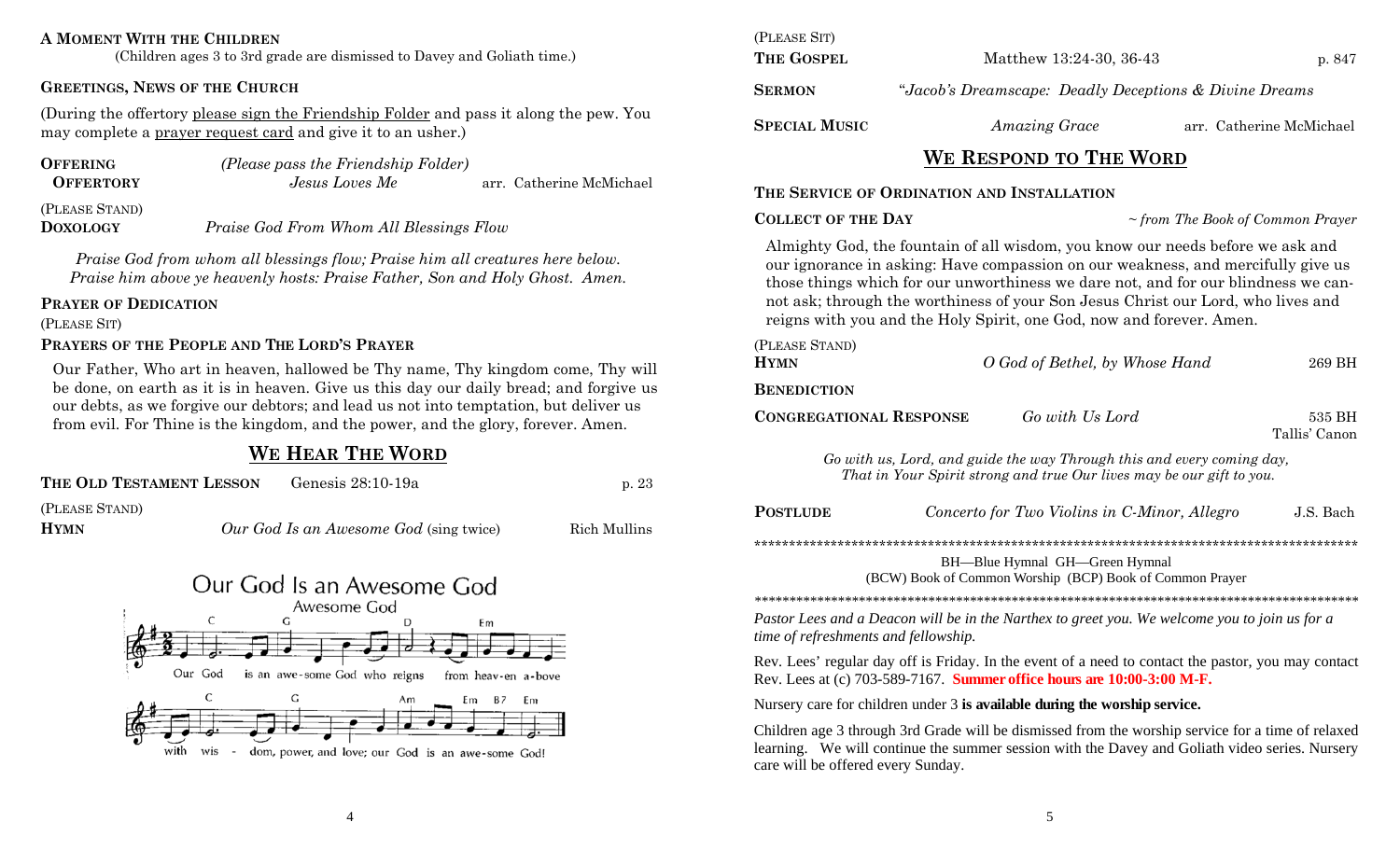# **Psalm for the Day Psalm 139:1‐12, 23‐24**

 $^{1}$ O Lord, you have searched me and known me.

<sup>2</sup>You know when I sit down and when I rise up; you discern my thoughts from far away.  $3$ You search out my path and my lying down, and are acquainted with all my ways.  $^4$ Even before a word is on my tongue, O Lord, you know it completely. <sup>5</sup>You hem me in, behind and before, and lay your hand upon me.  $^6$ Such knowledge is too wonderful for me; it is so high that I cannot attain it. <sup>7</sup>Where can I go from your spirit? Or where can I flee from your presence?  ${}^{8}$ If I ascend to heaven, you are there; if I make my bed in Sheol, you are there.  $^{9}$ If I take the wings of the morning and settle at the farthest limits of the sea,  $^{10}$ even there your hand shall lead me, and your right hand shall hold me fast.  $11$ If I say, "Surely the darkness shall cover me, and the light around me become night,"  $^{12}$ even the darkness is not dark to you; the night is as bright as the day, for darkness is as light to you. <sup>23</sup> Search me, O God, and know my heart; test me and know my thoughts. <sup>24</sup>See if there is any wicked way in me, and lead me in the way everlasting.

# **Household Prayer: Morning**

In whatever shelter I wake this morning I know this place is holy because you meet me here. As I wash and prepare for the day, I remember baptismal waters and the claim upon my life. Wherever darkness looms, Sovereign God, traffic in mercy this day. Traffic in mercy this day. Amen.

# **Household Prayer: Evening**

As darkness spreads over the land, I trust that you move in it. As I yield the night to sleep and dreams, I pray you would remake me into <sup>a</sup> servant bold, for the sake of Jesus. Amen.

# **Psalm for the Day Psalm 139:1‐12, 23‐24**

 $^{1}$ O Lord, you have searched me and known me.

<sup>2</sup>You know when I sit down and when I rise up; you discern my thoughts from far away.  $3$ You search out my path and my lying down, and are acquainted with all my ways.  $^4$ Even before a word is on my tongue, O Lord, you know it completely. <sup>5</sup>You hem me in, behind and before, and lay your hand upon me.  $^6$ Such knowledge is too wonderful for me; it is so high that I cannot attain it. <sup>7</sup>Where can I go from your spirit? Or where can I flee from your presence?  ${}^{8}$ If I ascend to heaven, you are there; if I make my bed in Sheol, you are there.  $^{9}$ If I take the wings of the morning and settle at the farthest limits of the sea,  $^{10}$ even there your hand shall lead me, and your right hand shall hold me fast.  $11$ If I say, "Surely the darkness shall cover me, and the light around me become night,"  $^{12}$ even the darkness is not dark to you; the night is as bright as the day, for darkness is as light to you. <sup>23</sup> Search me, O God, and know my heart; test me and know my thoughts. <sup>24</sup>See if there is any wicked way in me, and lead me in the way everlasting.

# **Household Prayer: Morning**

In whatever shelter I wake this morning I know this place is holy because you meet me here. As I wash and prepare for the day, I remember baptismal waters and the claim upon my life. Wherever darkness looms, Sovereign God, traffic in mercy this day. Traffic in mercy this day. Amen.

# **Household Prayer: Evening**

As darkness spreads over the land, I trust that you move in it. As I yield the night to sleep and dreams, I pray you would remake me into <sup>a</sup> servant bold, for the sake of Jesus. Amen.